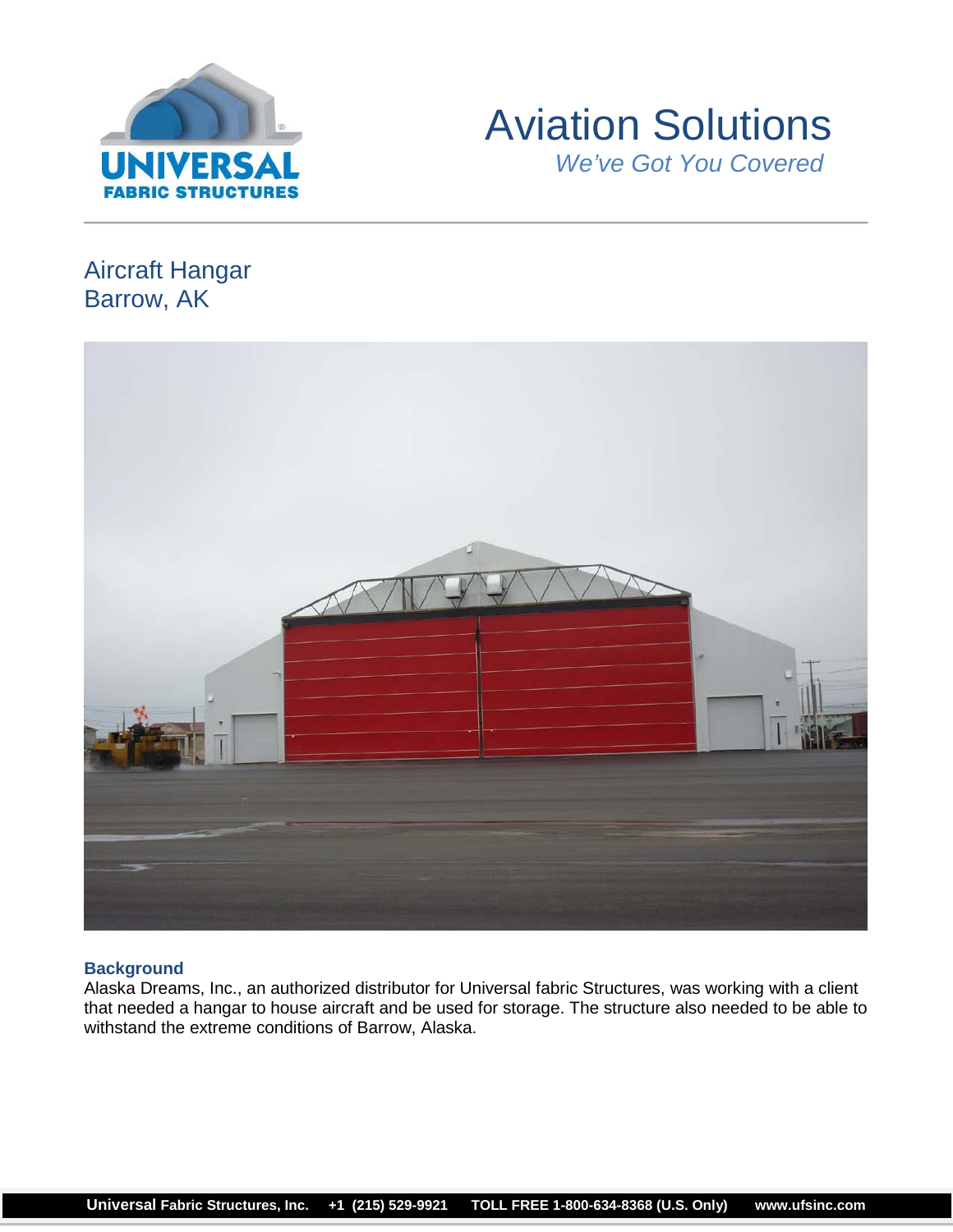# **Details**

## **141' x 85' Custom Montana Series Structure**

The steel-trussed post fabrication hot-dip galvanized fabric structure is covered with new white Ferrari PVC-coated, 24-oz., opaque premium fabric. The custom structure meets IBC 2006/9 Basic Wind Speeds of 120 mph, Exp. C and Ground Snow Loads of 53 psf to withstand the extreme winter months in Alaska.

The Montana structure also includes:

- Premium PVC-coated architectural fabric liner
- Personnel Door Frame
- Cargo Door Frames
	- o (1) 14' x 12' Rear Gable Mount
	- o (2) 12' x 12' Front Gable Mount
- 95' x 26' Megadoor® Hangar Door & Frame Support
- HVAC Framed Openings
- 25 year warranty on steel frame / 12 year warranty on PVC fabric